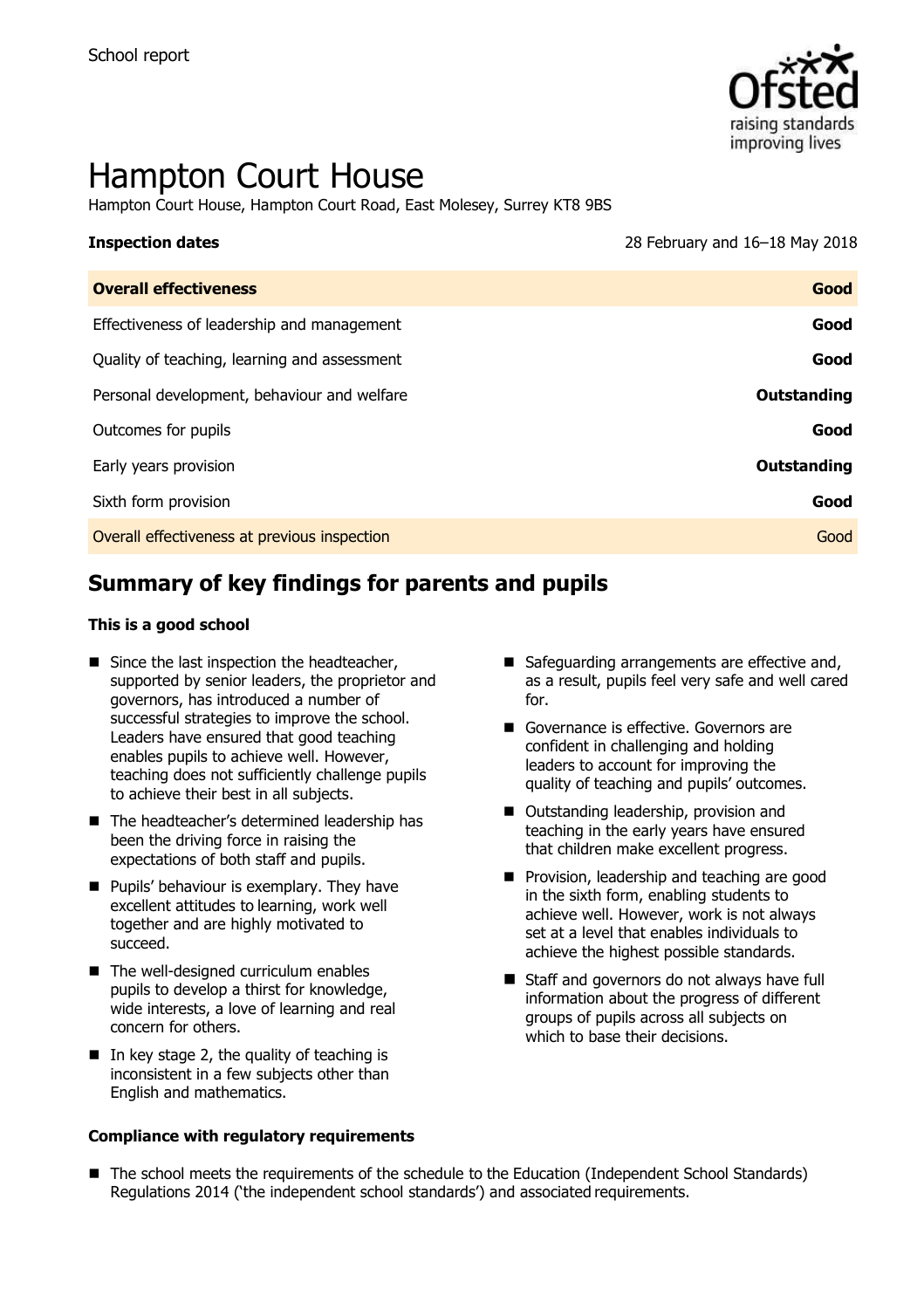

# **Full report**

### **What does the school need to do to improve further?**

- **IMPROVE the quality of teaching and pupils' outcomes still further, by ensuring that** teachers:
	- set activities at the correct level so that all pupils are challenged to achieve their very best in all subjects, including students in the sixth form
	- improve the consistency of teaching at key stage 2.
- $\blacksquare$  Provide staff and governors with information summarising the progress of different groups of pupils across all subjects to inform their discussions and decisions.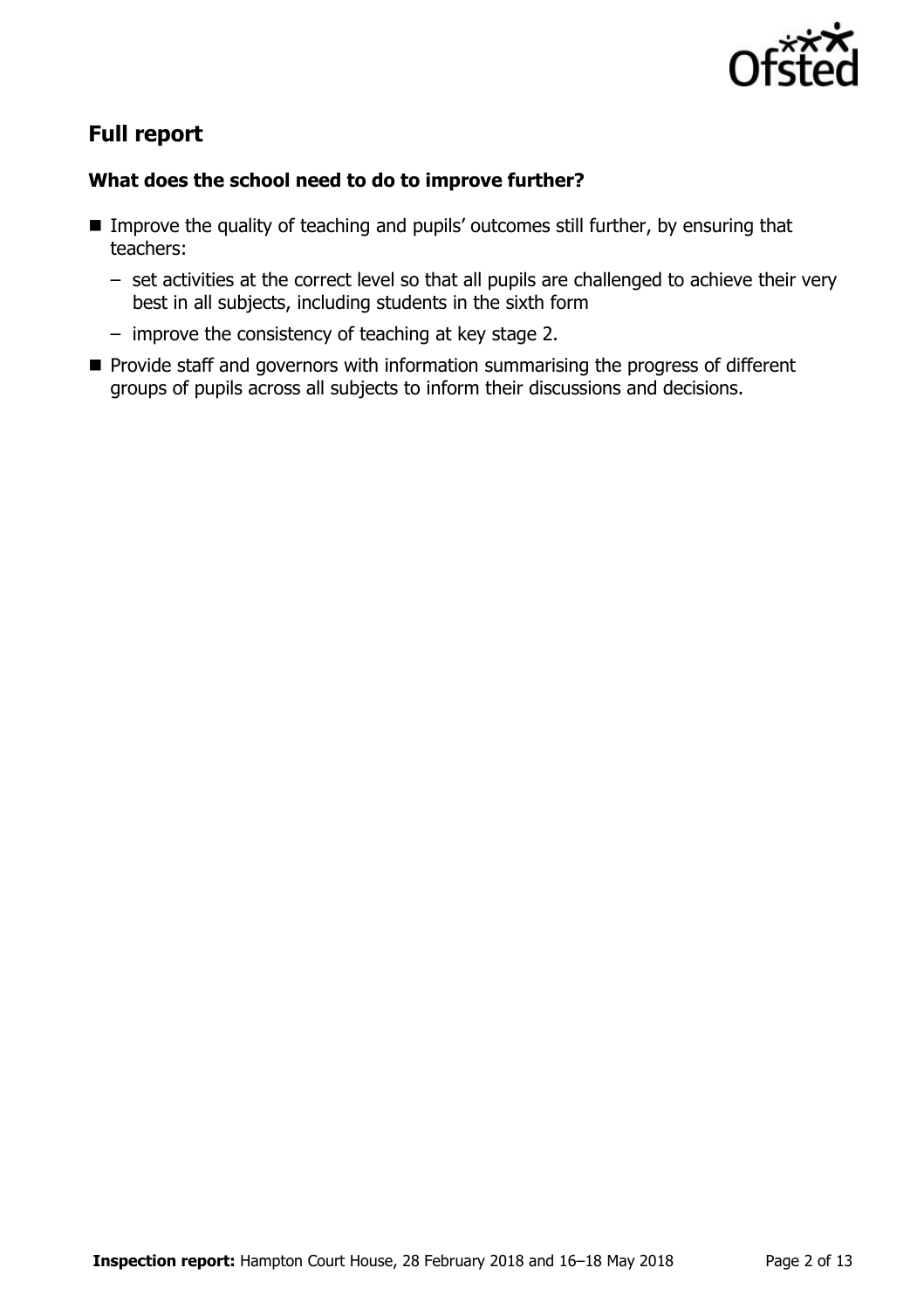

# **Inspection judgements**

#### **Effectiveness of leadership and management Good**

- Since the last inspection the headteacher, supported well by staff and governors, has taken a strong and determined lead in consolidating the school's strengths and developing new ones. For example, middle leadership has been enhanced and the senior team has been expanded to good effect. Appraisal arrangements, together with the training and development programme for staff, have been strengthened. These actions have helped to ensure good provision and that the independent school standards are met. Senior leaders know what needs to be done to improve the provision to become outstanding.
- The headteacher and senior leaders inspire staff and pupils to form a vibrant learning community. The school also nurtures pupils' personal, intellectual and cultural development. Central to the school's ethos is a genuine care for the happiness and wellbeing of each individual pupil and member of staff. The school's self-evaluation is accurate and matches well the findings of the inspection team.
- Staff are very appreciative about the many training opportunities for professional dialogue with other teachers. In particular, they value the increasingly regular contact with both maintained and independent schools in the area to discuss ideas and to share good practice. This leads to innovative approaches within the school that help to motivate pupils to achieve at the highest levels.
- The well-balanced curriculum promotes a thirst for knowledge and a love of learning. Opportunities to study fundamental values are extensively promoted throughout the pupils' school experiences. Literacy and numeracy skills are developed well across subjects, with reading having a very high profile in all year groups.
- **Pupils' participation in outdoor learning, including the 'forest school', strongly promotes** their practical skills, happiness and well-being by connecting with the natural world. The breadth of the curriculum enables them to develop a range of skills to a high level in order to meet the requirements of the 11-plus, Common Entrance, GCSE and A-level examinations.
- The provision for pupils' spiritual, moral, social and cultural development is excellent. The programme of enrichment activities provides a stimulating additional dimension to their learning. On average, around 50 clubs run each week, ranging from animation to archery and from the science, technology, engineering and mathematics club to street jazz. Pupils have many opportunities to learn about people whose characteristics are protected in law and to learn to respect those with differing lifestyles. Outings to places of interest in London and beyond, together with residential visits to France, Iceland, Italy, Kenya and Switzerland, develop pupils' confidence and self-esteem. Evening lectures given by eminent outside speakers provide further opportunities to deepen pupils' understanding of their subjects and world affairs.
- The wide range of subjects at key stages 4 and 5 enables all pupils and students to acquire a broad range of skills and experiences. The curriculum is well tailored to meet their needs and aspirations. Effective careers advice, together with interesting workexperience placements, enables them to make informed decisions about their futures.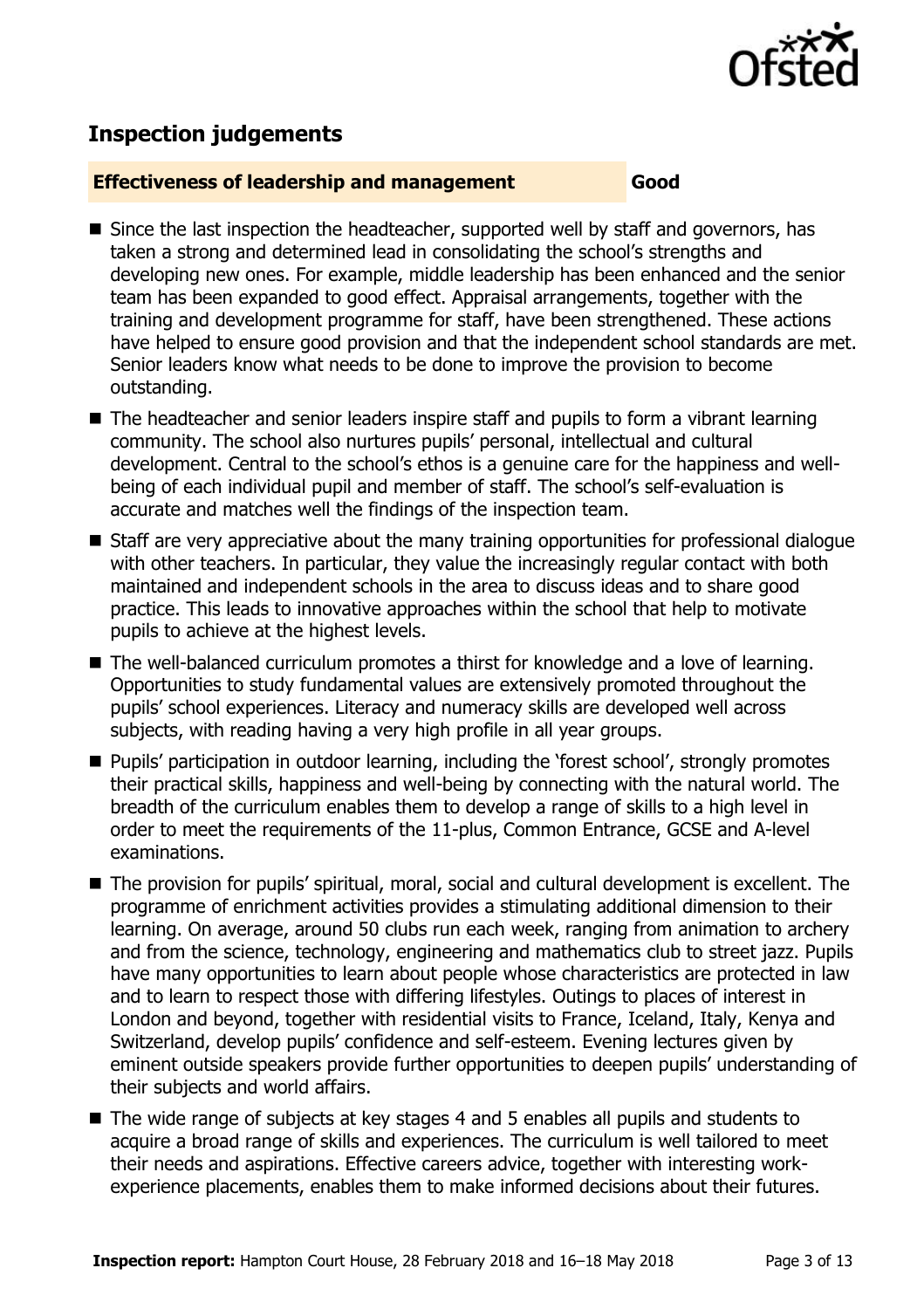

- Almost all parents and carers who completed Ofsted's questionnaire, Parent View, stated that they would recommend the school to another parent.
- The school's assessment information enables leaders to see how well individual pupils are achieving. However, it provides less detail and analysis about the progress being made by different groups of pupils across a range of subjects and year groups. Leaders and governors have rightly judged that they have less information summarising pupils' achievement across different groups and subjects than they would wish in order to inform their discussions and decisions.

### **Governance**

- Governance is effective.
- The proprietors and governors bring a wealth of experience and expertise from the fields of education, finance, law and safeguarding. This gives them the confidence to challenge and hold leaders to account for the school's performance.
- The chair of governors monitors the work of the school very effectively by making regular visits to classrooms, often in partnership with subject leaders. He shares his findings with the headteacher and they are then discussed with governors. This ensures that governors have an accurate and up-to-date view of pupils' classroom learning.
- The proprietors and governors have put in place robust arrangements for the performance management of the headteacher, which is conducted by an external consultant. The process involves the scrutiny of performance information and takes into account the views of staff, parents and pupils. Detailed reports are presented to the proprietors and governors and challenging targets are set for the headteacher. As a result of the success of this process, it is now going to be extended to the performance management of senior staff.
- The proprietors and governors regularly commission external reviews of different aspects of the school's work to ensure that they have an accurate view of the school's performance. Recently, reviews of the effectiveness of provision for sports and for health and safety have been carried out. As a result of the recommendations from these reviews, the relevant areas have been strengthened.

### **Safeguarding**

- The arrangements for safeguarding are effective.
- There is a strong culture of safeguarding and vigilance, in which the safety of pupils is given the highest priority. High levels of staff supervision, in classrooms, around the school site and during trips and visits, help keep pupils safe.
- The school provides a safe and caring environment in which pupils feel comfortable and confident about sharing their anxieties. Pupils say that staff are good listeners and provide effective ways of dealing with any concerns and of discussing sensitive issues.
- The school's comprehensive and suitable safeguarding policy reflects the Secretary of State's most recent guidance and is published on the school's website. It contains helpful references to, and contact details for, the local authority safeguarding officers.
- All staff training, including that for the designated and deputy safeguarding leads, is up to date. Staff were able to demonstrate the impact of training. For example, in discussion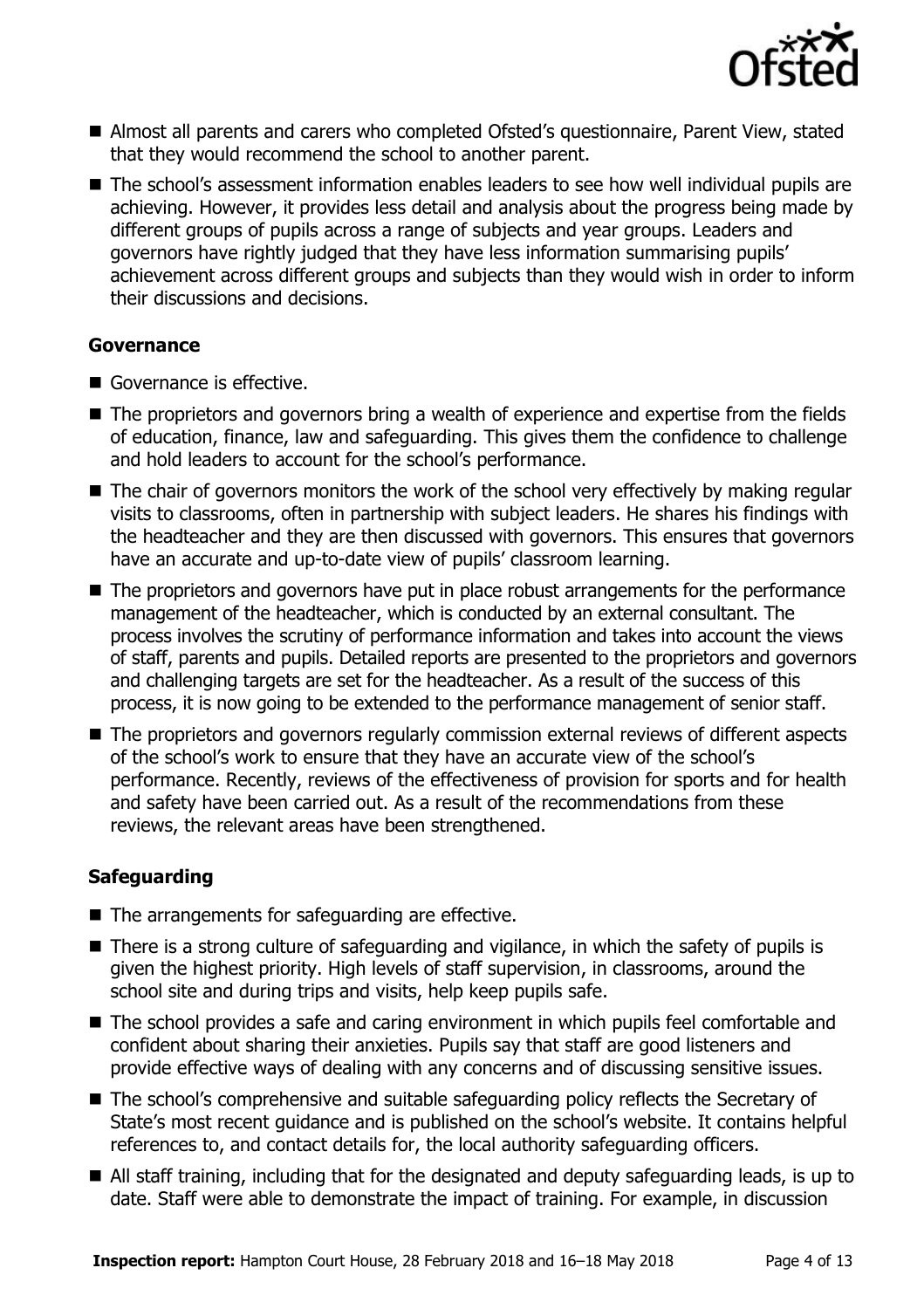

with inspectors they described how they would spot the signs that pupils may need urgent help. Staff work effectively in partnership with parents and external agencies. This is to ensure that any concerns for vulnerable pupils and their families are followed up swiftly so that they receive the help that they need.

**Pupils reported that they feel safe in school. They are particularly aware of the risks** associated with examination stress and of ways to maintain mental health and well-being. The effective personal-development curriculum enables them to learn about risks in the community, such as gang culture, drugs and alcohol.

#### **Quality of teaching, learning and assessment Good**

- **Pupils achieve well and make good progress because they are well taught.**
- $\blacksquare$  Since the last inspection, much has been done to improve the quality of teaching and assessment. For example, the management skills of subject leaders have been enhanced so that teachers' understanding of how pupils learn across a range of disciplines has been developed further.
- Characteristic of most teaching is the secure subject knowledge of the staff and their enthusiasm for their subjects. This is used effectively together with good use of assessment to develop pupils' reading, writing, speaking and listening skills, as well as their understanding in mathematics and other subjects. Pupils become confident learners because of their strong communication skills.
- $\blacksquare$  In the most successful teaching, teachers develop exciting activities through which to engage pupils in discussion, debate and further exploration, and to foster a love of the subject. A collaborative, scholarly ethos and warm working relationships support pupils' motivation to learn and achieve well. For example, Year 6 pupils in English thoroughly enjoyed debating the usefulness of the tricolon in driving home a point, by repeating three parallel words or phrases in succession. Pupils learned that this was a popular literary technique, particularly favoured by politicians and television presenters.
- Over time, pupils benefit greatly from being taught in dual languages from Years 1 to 4. As a result, they develop strong communication skills in both English and French, and also in other languages. Specialist teaching in music and ballet enables pupils to develop their confidence and self-esteem so that they are able to perform in public with credit.
- As pupils move through the school, the range of methodologies used in classrooms supports them very well in becoming increasingly independent learners. This helps prepare students well for higher education.
- Pupils who have special educational needs (SEN) and/or disabilities receive the help they need to support them in their learning. Personalised experiences enable them to make significant progress and overcome barriers to learning. As a result, pupils who have SEN make similar progress to that of other pupils in the school.
- Sometimes, teachers plan classroom activities that pupils find either too easy or too hard. When this occurs, progress is not as strong, as pupils are not challenged or supported to achieve their very best.
- At key stage 2, the quality of teaching is inconsistent in a few subjects other than English and mathematics.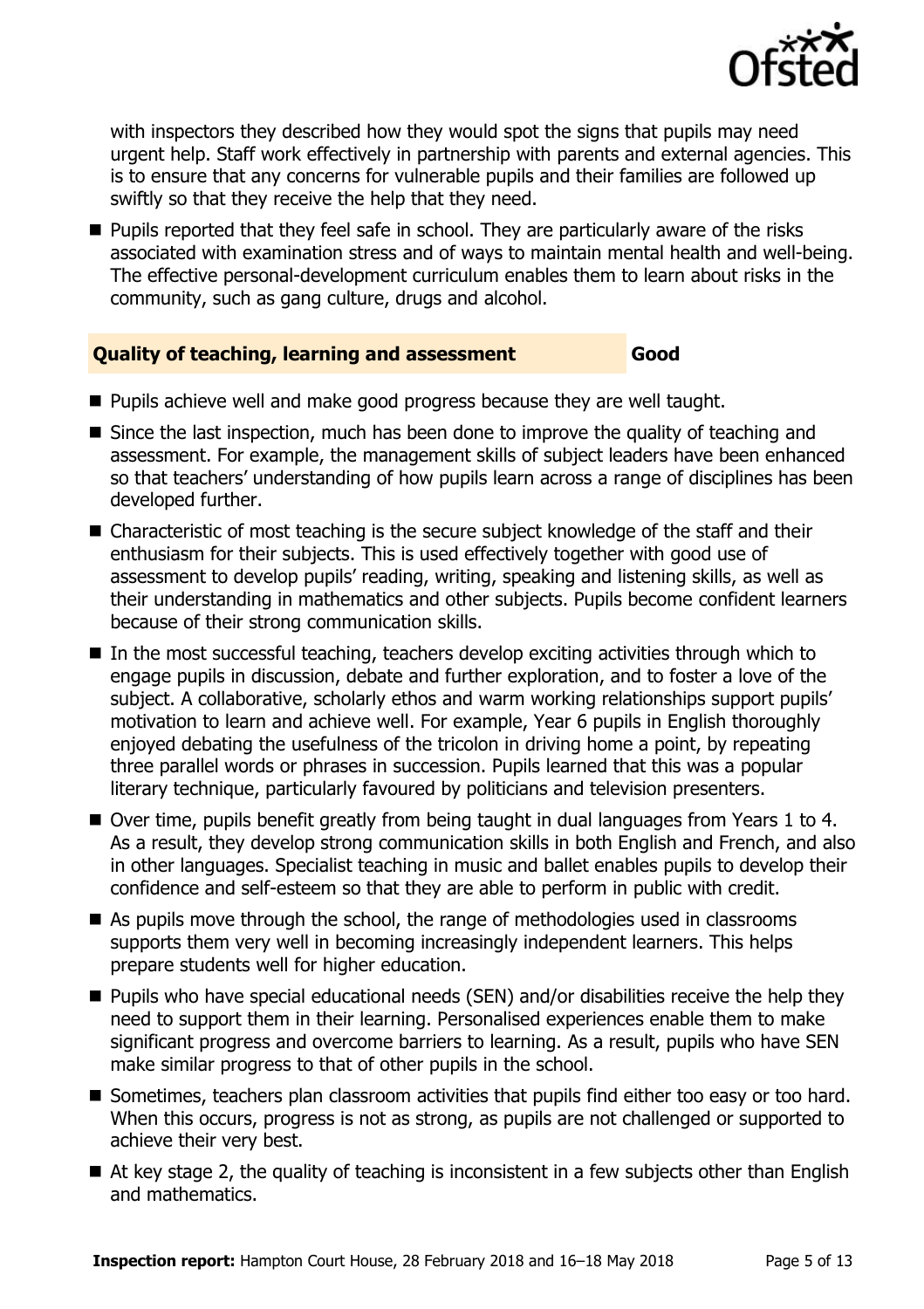

### **Personal development, behaviour and welfare <b>COULTS** Outstanding

#### **Personal development and welfare**

- The school's work to promote pupils' personal development and welfare is outstanding.
- The personal, social, health and economic education programme promotes the school's aims extremely well in helping pupils to fulfil their potential. Timetabled lessons, special events and assemblies enable pupils to learn about personal relationships and how to lead healthy lives. Participation in sport and other physical pursuits contributes effectively to their physical and emotional well-being.
- Leaders provide well for pupils' personal well-being and for a wide range of future careers, enabling them to become confident and articulate learners.
- **Pupils of all ages make a very strong contribution to school life and the wider community.** For example, they have raised funds for a charity which works with institutionalised children in Sri Lanka and they help those in need locally. Sixth-form students regularly support and work with younger pupils on a range of projects such as assemblies, charity events and clubs. This creates a strong sense of family throughout the school and illustrates the pupils' genuine concern for others.
- **Pupils know how to keep themselves safe in a variety of situations. They have a mature** appreciation of the different types of bullying, including those which are racist and homophobic. Those who spoke with inspectors said that bullying is rare and that, if it does occur, it is dealt with quickly by teachers.
- The school very positively promotes a welcoming ethos in which pupils feel at ease with both one another and with staff. Pupils are very secure in their knowledge that there is always an adult to help them should the need arise. The school's open and supportive culture ensures that pupils feel confident and comfortable about raising sensitive issues. These include those characteristics relating to equality and diversity which are protected in law.

#### **Behaviour**

- $\blacksquare$  The behaviour of pupils is outstanding.
- In classrooms and around the school site, pupils are extremely polite, friendly and well mannered, showing respect for each other and their teachers and working well together. Their conscientiousness and studious attitudes to learning enable them to achieve well.
- The high expectations of staff and their effective planning of classroom activities motivate pupils to adopt the highest standards of behaviour.
- **Pupils love and respect their school and, as a result, they attend regularly. Leaders are** making good progress in dealing with the remaining small proportion of pupils who are persistently absent.
- In recent years, the school has gone out of its way to admit pupils whose attendance had previously been a cause for concern. The school's information shows that the attendance of these pupils has improved markedly since they started at Hampton Court House.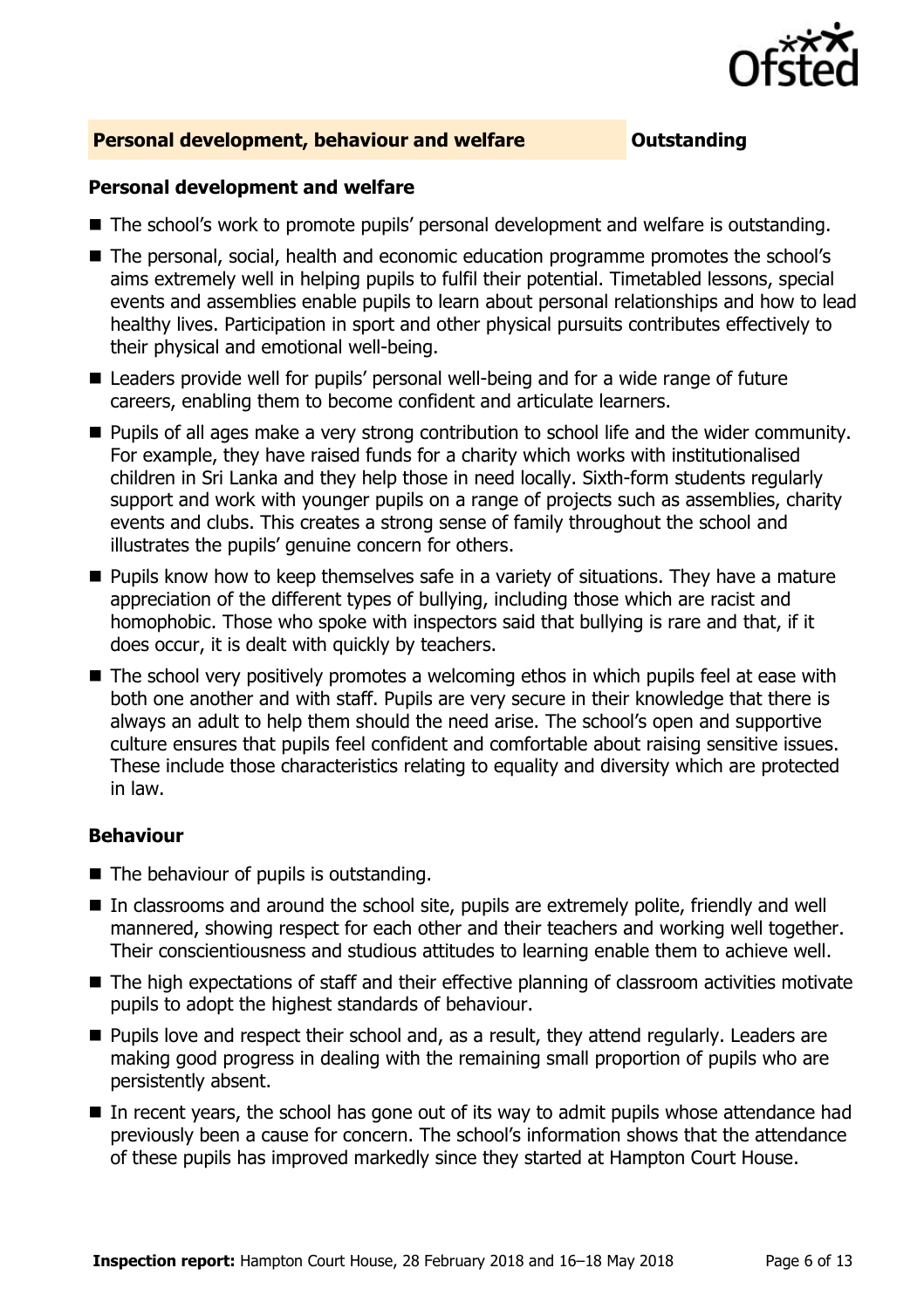

### **Outcomes for pupils Good Good**

- Overall, because they are well taught, pupils in all year groups make good progress from their generally above-average starting points at the beginning of key stage 1. They are well prepared for the next stage of their education. In 2017, pupils aged 11 and 13 successfully passed entrance examinations and all gained places in competitive fields at independent, selective and non-selective secondary schools.
- $\blacksquare$  In 2017, just under a half of all Year 11 pupils achieved the highest level at GCSE in English and mathematics, with just over a third gaining the top grade in all other subjects. Pupils achieved particularly high standards in English, mathematics, modern foreign languages, Latin and science. They performed less well in computing and psychology. However, effective strategies have now been put in place to improve the quality of teaching in these areas.
- **Pupils from different nationalities, including those who are bilingual, make the same good** progress as others. This is also true of those who have SEN and/or disabilities. This is because staff know them well and plan stimulating activities that motivate them and help them to overcome barriers to learning.
- **Pupils read very well. Teachers skilfully incorporate appropriate phonics teaching to** ensure that all pupils make strong progress in their reading skills at key stages 1, 2 and 3. Attractive displays around the school and in classrooms are rich in language. Together with an appealing range of books in classrooms, they help pupils to develop a love of reading. Throughout their time in the primary and secondary phases, pupils hone their basic skills in writing and oracy, laying firm foundations on which to build their successful post-16 experience.
- Visits to classrooms and scrutiny of pupils' work show that pupils develop strong skills in mathematics during their time at the school. Interesting problem-solving activities deepen their understanding of mathematical concepts because they are often related to real-life situations.
- **Pupils make good progress overall in English, mathematics, science, physical,** technological, creative and linguistic subjects, including French, Mandarin, Spanish and Latin. From Year 1, a number of pupils are entered for examinations in ballet and French and achieve well. Similarly, pupils are successful in examinations on a variety of musical instruments. These experiences help them to become confident and assured when they present themselves in public.
- Sometimes, teachers do not always plan classroom activities consistently to enable pupils to achieve their very best. This results in variation in pupils' progress between some subjects and some year groups.

#### **Early years provision CONSERVING SERVING SERVICES CONSTANTING**

- The provision for children in the early years is outstanding and successfully promotes their welfare, along with their progress in learning.
- Teaching across the early years is excellent. Staff work together as a strong and effective team to promote children's interest in and excitement in learning. Teachers have a good understanding of how young children learn and plan exciting activities that build on what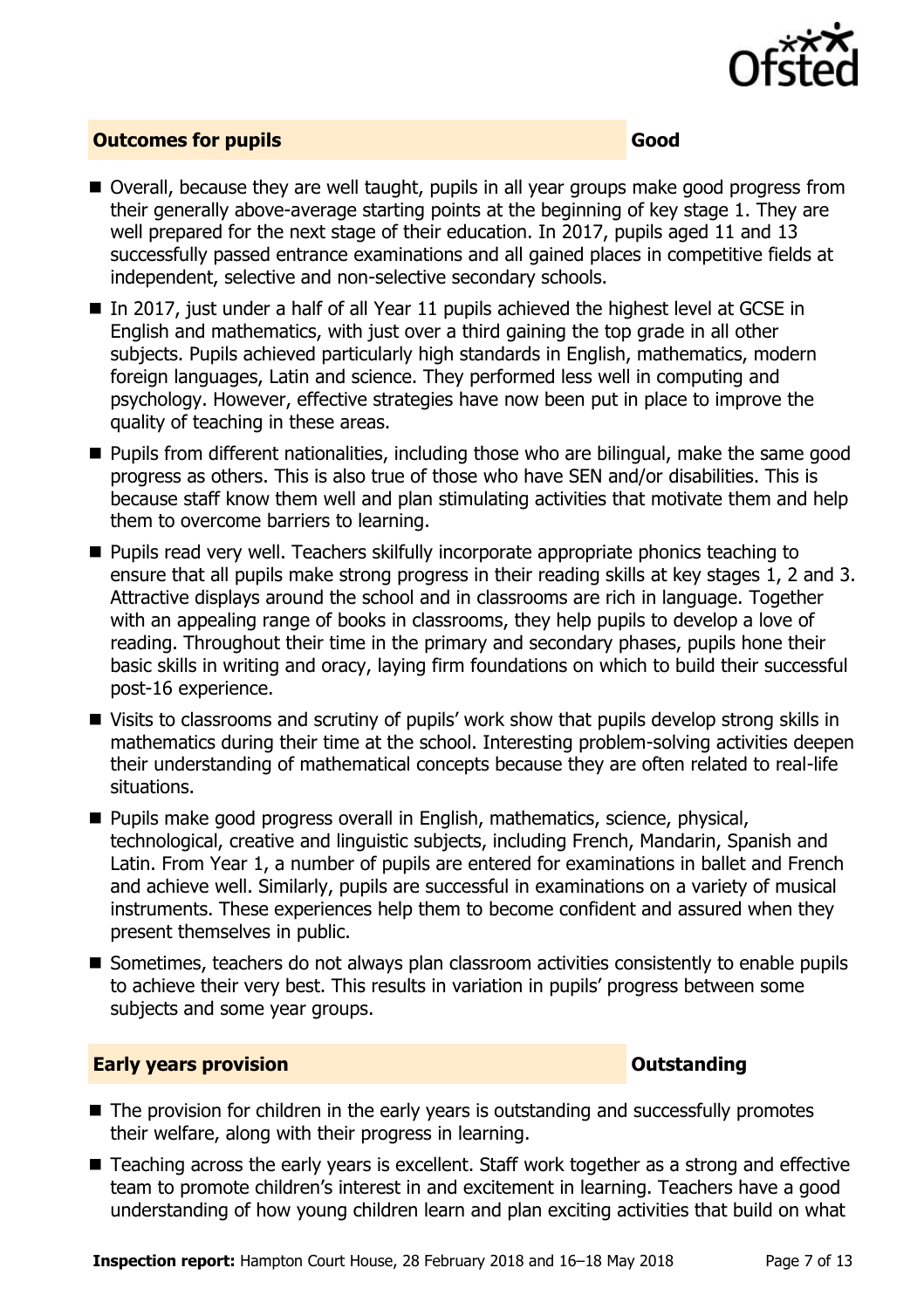

they already know and can do. Children are extremely well behaved. From an early age they develop the skills to take responsibility for themselves.

- Most children enter the early years with skills and knowledge that are typical for their age. All of them achieve exceptionally well, with the majority exceeding expectations for their age by the end of the Reception Year. As a result, they are very well prepared for entry into Year 1.
- An excellent range of resources, both indoors and out, stimulates children's curiosity and their desire to experiment and explore ideas. Staff make use of the school's extensive grounds to extend children's ideas, knowledge and skills. Teachers are skilled in assessing what children know and in planning new challenges. All staff work effectively to build the children's confidence and resilience so that they are ready to try new things and to collaborate with one another.
- The stimulating curriculum is well planned and matched to the children's age, interests and maturity. Staff know their children well. On entry to the setting, they assess children's development carefully and set next steps effectively to move them on in their learning.
- Excellent induction procedures enable adults to get to know children, and their families, before they start at school. Staff build highly effective relationships with parents to support their children's learning at home. Relations with external agencies and other partners are used well to promote the children's welfare.
- The leadership of the early years is outstanding. Staff have an excellent understanding of children's learning, and regularly communicate with parents, sharing information to ensure that children make the best possible progress. Staff provide well-planned workshops for parents to help their children with their reading. The high quality of provision in the early years is largely the result of outstanding leadership.
- The school meets the statutory early years requirements and the independent school standards in relation to the early years provision. Safeguarding is effective.

### **Sixth form provision Good**

- $\blacksquare$  Provision in the sixth form is good and students achieve well.
- In 2017, at the end of their advanced-level studies, just under two thirds of all students achieved at least grades that ranged from A\* to B. One in eight students gained at least one A\* grade. The quality of learning in classrooms ensured that most students reached their first choices of prestigious universities in the United Kingdom.
- Students make good progress in English and mathematics. This is as a result of a strong focus on developing students' literacy and numeracy skills across a range of subjects.
- Students' conduct and behaviour around the school and in classrooms are exemplary. Relationships between staff and students and among the young people themselves are exceptionally positive, promoting an ethos in which students relish the opportunity to be challenged. Older students provide excellent role models for younger pupils, taking a lead role in organising fundraising events for the school's charities, and leading assemblies. These activities enable students to gain a deeper appreciation of those who are less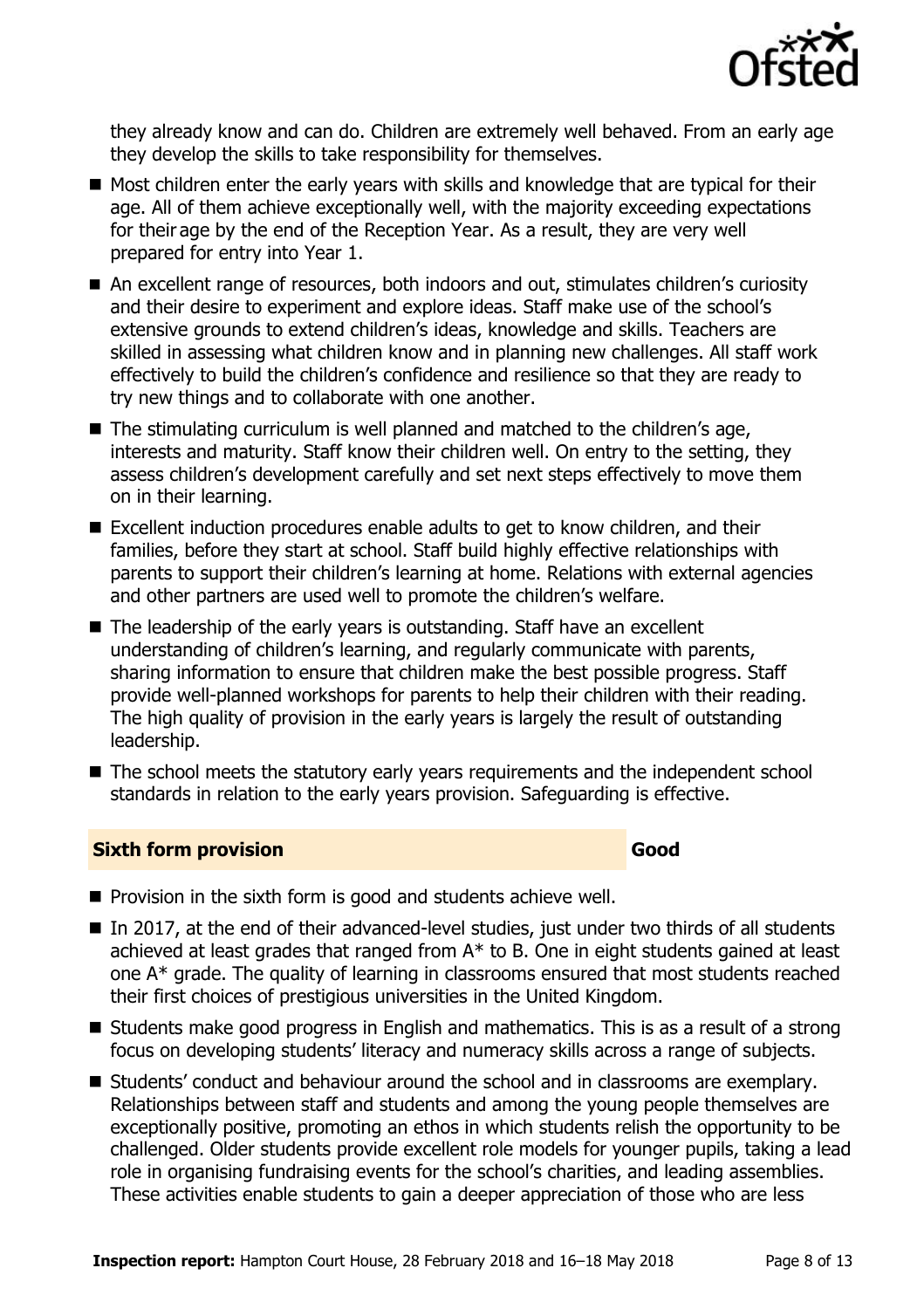

fortunate than themselves and of their responsibilities to their fellow global citizens.

- Teachers have excellent subject knowledge which enables them to plan interesting activities that motivate students to learn well. Teachers make a conscious effort to debate and challenge students in their thinking and understanding. Most are served well by this strategy. However, teachers do not always set classroom activities at the correct level to enable all students, including the most and least able, across the 15 subjects on offer, to achieve their full potential.
- The well-considered curriculum is carefully tailored to meet the aspirations and interests of students. It successfully nourishes their personal development, giving them the skills and confidence to achieve well. Students engage purposefully in learning activities, including their extended projects, and are determined to do well.
- Visits from outside speakers and 'life skills' lessons give students a mature appreciation of the threats and dangers outside the school environment. Students feel very safe and know how to keep themselves safe in a variety of situations both in and out of school. In discussion with an inspector, they reported that there was virtually no bullying because of the friendly and family-like ethos that permeates the school.
- The school's extensive programme of enrichment activities plays a significant part in developing students' confidence, leadership and employability skills. For example, all Years 12 and 13 students are assigned a well-qualified mentor to support their applications to university.
- The leadership and management of the sixth form are good. Leaders and staff are increasingly effective in securing the best outcomes for students. Just under a half of all Year 11 pupils progress into Year 12. In 2017, almost all students staying in the sixth form moved up from Year 12 into Year 13. High-quality careers education and guidance, together with interesting work-experience placements and effective teaching, prepare students well for their futures.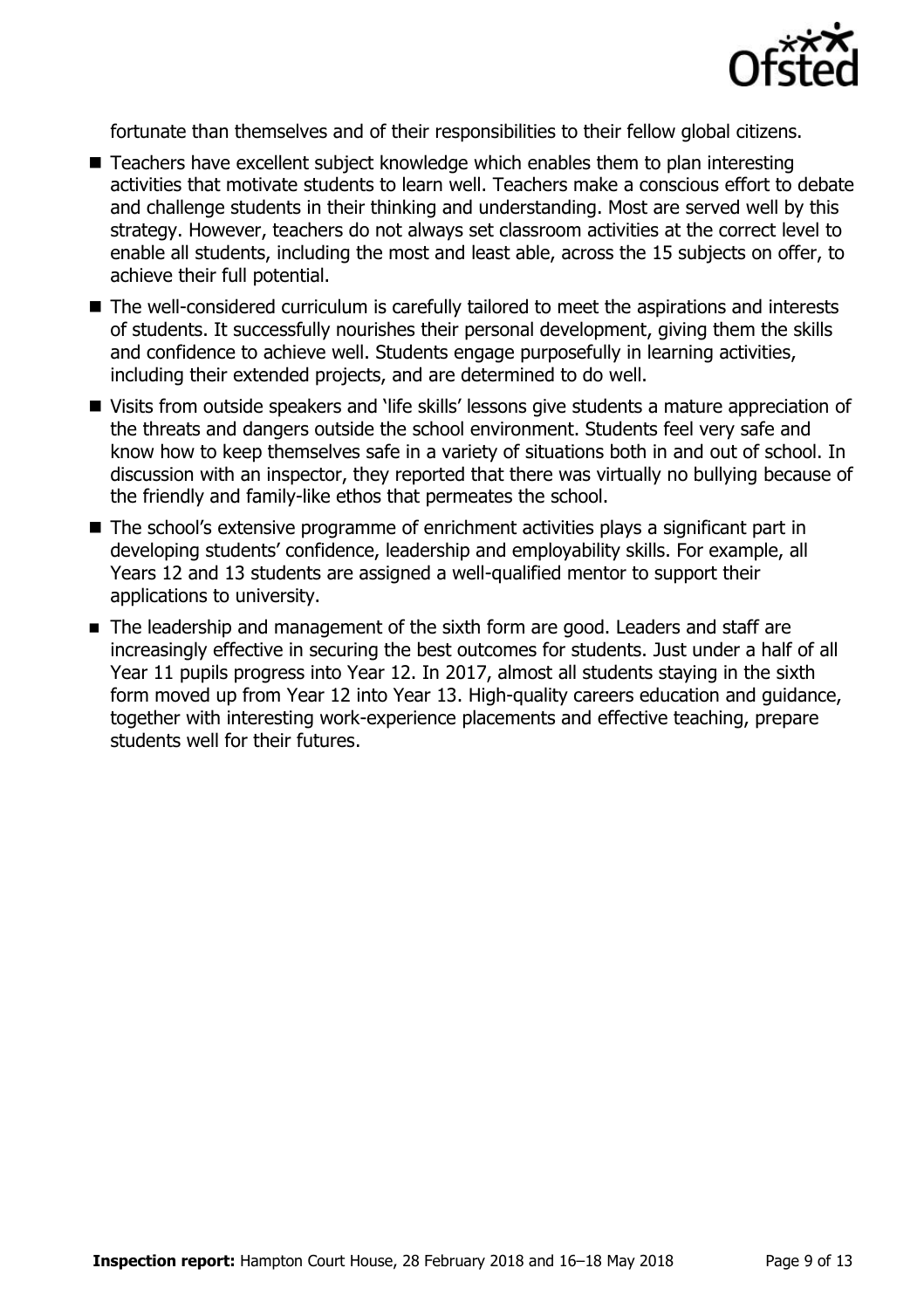

# **School details**

| Unique reference number | 133443   |
|-------------------------|----------|
| DfE registration number | 318/6586 |
| Inspection number       | 10012845 |

This inspection was carried out under section 109(1) and (2) of the Education and Skills Act 2008, the purpose of which is to advise the Secretary of State for Education about the school's suitability for continued registration as an independent school.

| Type of school                         | Other independent school                                  |
|----------------------------------------|-----------------------------------------------------------|
| School category                        | Independent school                                        |
| Age range of pupils                    | 3 to 18                                                   |
| Gender of pupils                       | Mixed                                                     |
| Gender of pupils in the sixth form     | Mixed                                                     |
| Number of pupils on the school roll    | 241                                                       |
| Of which, number on roll in sixth form | 23                                                        |
| Number of part-time pupils             | 0                                                         |
| Proprietor                             | Alexander Houstoun-Boswall and Eliana<br>Houstoun-Boswall |
| Chair                                  | <b>Tristram Jones-Parry</b>                               |
| <b>Headteacher</b>                     | <b>Guy Holloway</b>                                       |
| Annual fees (day pupils)               | £13,245 to £18,906                                        |
| Telephone number                       | 020 8614 0865                                             |
| Website                                | www.hamptoncourthouse.co.uk                               |
| <b>Email address</b>                   | reception@hchnet.co.uk                                    |
| Date of previous inspection            | 18-20 June 2013                                           |

### **Information about this school**

■ Hampton Court House is an independent school for boys and girls aged from three to 18 years. The school opened in 2001 and is registered to admit up to 300 pupils. It is housed in a historic Grade II listed building and located in the London Borough of Richmond upon Thames.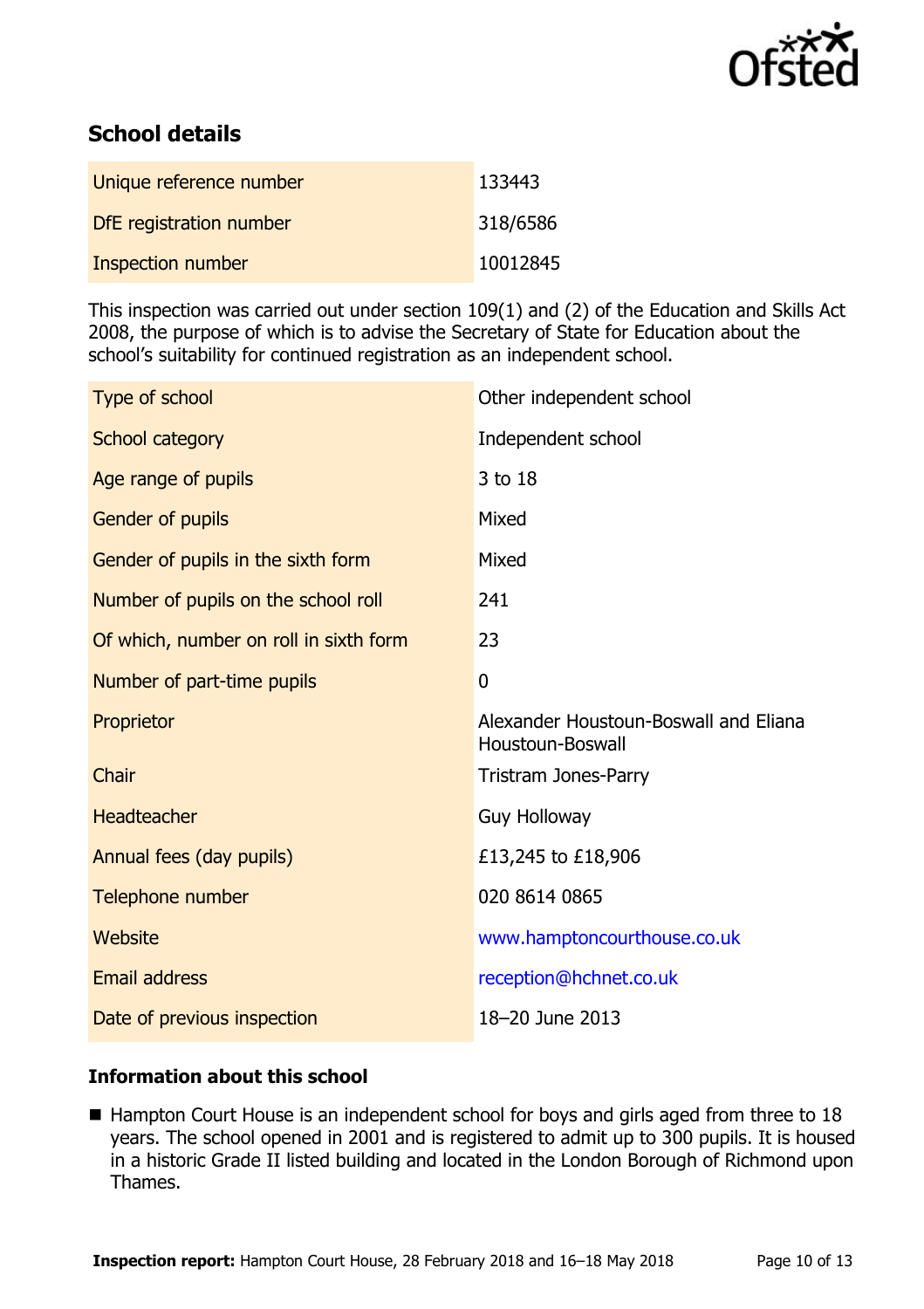

- $\blacksquare$  The school prepares pupils for the 11-plus, common entrance and scholarship examinations, as well as GCSE and A level. Students also take the Diplôme d'Études en Langue Française, which is set by the French government. The school itself is accredited as an Institut Français centre.
- The school seeks to give pupils from Years 1 to 4 a fully bilingual education in English and French. It also offers pupils the possibility of following the French curriculum from the age of six, in partnership with the Centre National d' Enseignement à Distance (CNED).
- Currently there are 241 pupils on roll. This total is made up as follows: 34 children in the early years, 86 pupils in primary phase, 98 pupils in secondary and 23 students in the sixth form.
- Most pupils are of White British or White European heritage. A third of pupils have a language other than English as their first language. Most pupils are largely bilingual by the end of the primary phase.
- The school supports just over one in five pupils who have SEN and/or disabilities. Very few pupils have a statement of special educational needs or an education, health and care plan. There are no pupils supported by the pupil premium.
- The school aims to 'create a kinder world by developing, scholarly, cultured, reflective minds, alert to opportunity and informed about current affairs'. It also seeks to 'focus on traditional, systematic teaching which stretches and stimulates every child'.
- The school was last inspected in June 2013, when it was judged to be good.
- $\blacksquare$  The school meets the independent school standards for what it must publish on its website.
- Off-site provision is made available for pupils to attend a wide range of sporting activities at:
	- the Xcel Centre at Waterside Drive, Walton-on-Thames KT12 2JG and
	- the Pavilion Club at Hurst Lane, East Molesey KT8 9DX.
- When they leave, most students gain places at their first-choice universities in the United Kingdom.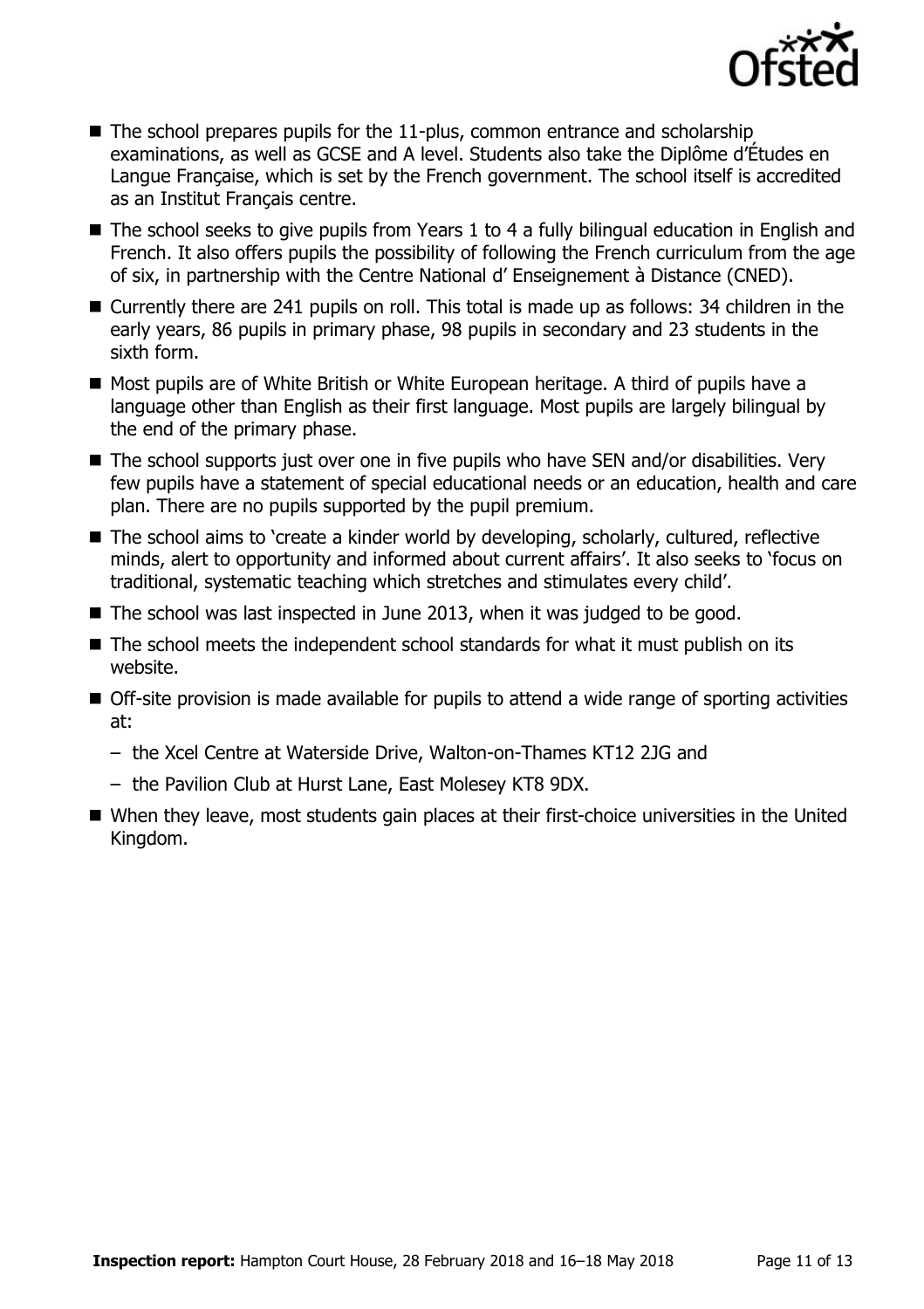

# **Information about this inspection**

- This section 109 inspection took place on 28 February and 1–2 March 2018 but was suspended at the beginning of the second day of the inspection because of inclement weather.
- This additional evidence inspection took place with one day's notice.
- The inspectors observed teaching and learning across all year groups and subjects, in almost all cases jointly with senior staff. They spoke to pupils informally throughout the inspection and visited an assembly.
- There were 91 responses to Parent View and 56 text comments from parents. Inspectors considered the school's analysis of its own survey of the views of pupils and parents. Inspectors also took into account the 46 responses to the staff questionnaire.
- **Inspectors held discussions with one of the proprietors and three governors, as well as** with senior and middle leaders and other staff.
- **Inspectors reviewed key documents and policies, including those relating to safeguarding,** to check the school's compliance with the independent school standards. They scrutinised pupils' books and the school's information about pupils' attainment and progress.

#### **Inspection team**

| Sam Hainey, lead inspector  | Her Majesty's Inspector |
|-----------------------------|-------------------------|
| David Scott, lead inspector | Ofsted Inspector        |
| <b>Gerard Strong</b>        | Ofsted Inspector        |
| <b>Andrew Wright</b>        | Her Majesty's Inspector |